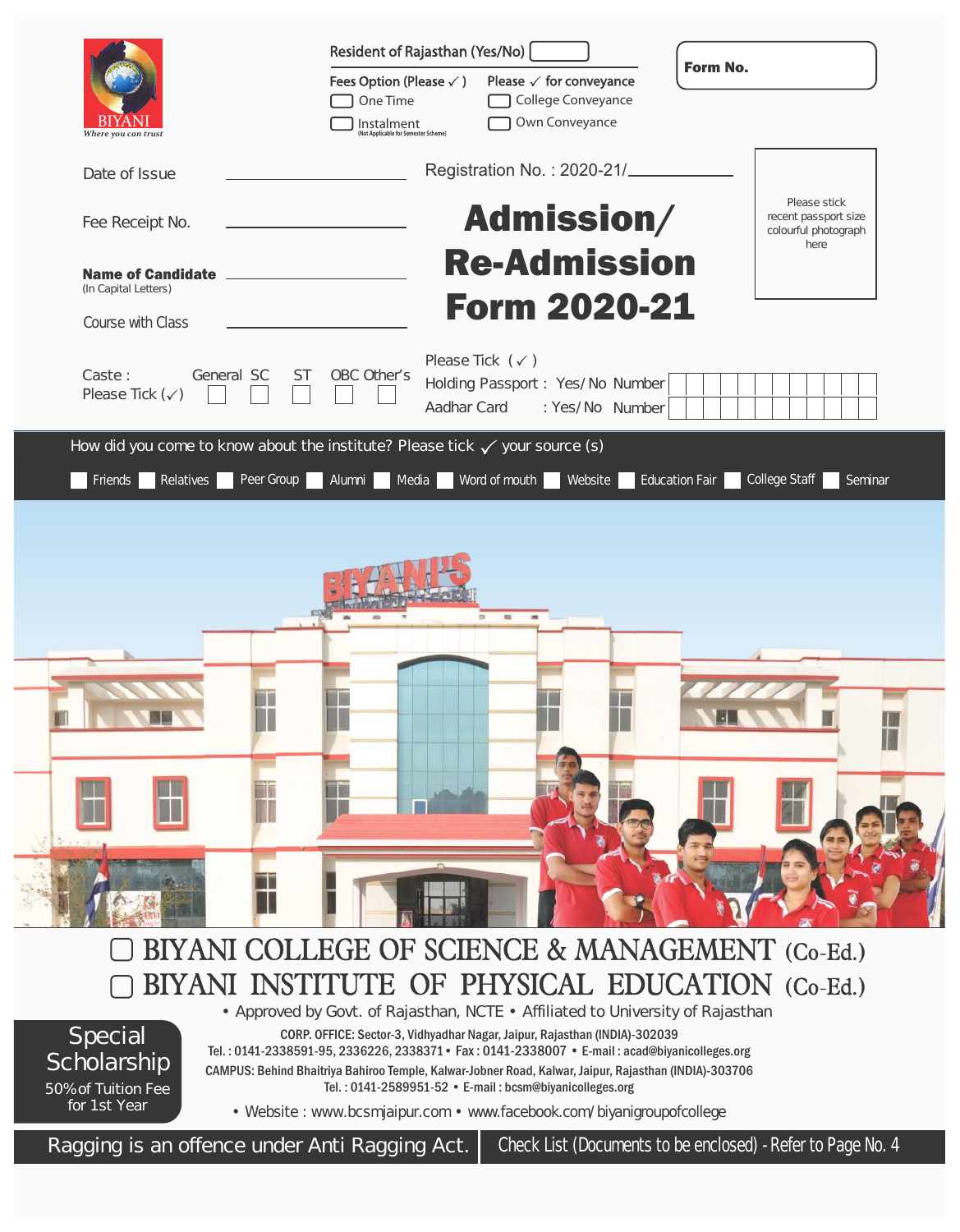#### **FEE STRUCTURE FOR NEW ADMISSIONS IN SESSION 2020-21**

|         |                               | Option - I                                 | Option - II                                  |                                                                       |  |
|---------|-------------------------------|--------------------------------------------|----------------------------------------------|-----------------------------------------------------------------------|--|
| Sr. No. | Courses                       | Total Fee (One Time)<br>(Lump Sum Payment) | I Installment<br>At The time of<br>Admission | On or Before 31.10.2019<br>or 3 months after the<br>date of admission |  |
|         |                               | ₹                                          |                                              |                                                                       |  |
|         | B.A.                          | 20000                                      | 12000                                        | 10000                                                                 |  |
|         | B.Com.                        | 25000                                      | 15000                                        | 13000                                                                 |  |
| 3.      | B.Sc. (Biology)               | 30000                                      | 18000                                        | 15000                                                                 |  |
| 4.      | B.Sc. (Mathematics)           | 30000                                      | 18000                                        | 15000                                                                 |  |
| 5.      | BA - B.Ed. (4 Year)           | As per Govt. Norms                         |                                              |                                                                       |  |
| 6.      | <b>B.Sc. - B.Ed.</b> (4 Year) | As per Govt. Norms                         |                                              |                                                                       |  |
|         | <b>B.P.Ed.</b> (2 Year)*      | As per Govt. Norms                         |                                              |                                                                       |  |

SPECIAL SCHOLARSHIP IS AVAILABLE ONLY ON TUITION FEES OF 1<sup>ST</sup> YEAR ON B.A., B.COM., B.SC. PASS COURSE SUBJECTS.

#### **• Fee once deposited will not be refunded in any circumstances.**

- **Fees MOS Training, English Classes, OORJA & PEP Sessions, Sports & Yoga, Reasoning & Current Affairs are included in above mentioned fee.**
- **1 T-Shirt & 1 College Bag is included in fee for B.A., B.Com. & B.Sc. Courses only.**
- Fees are inclusive of Admission, Registration and Development Fees which is₹10000.00 for all the courses.
- **We also accept fee receipts through Electronic system (PayTM/Credit Card/Debit Card/Online Payment), Cheque/DD.**
- **Cheque/Demand Draft should be drawn in favour of Biyani College of Science & Management payable at Jaipur.**
- **Penalty for a bounced (returned) cheque is ₹1000.00**

 $\overline{\underline{\mathsf{C}}}$ 

- **Late fee charges will be** ` **50/- per day default strictly after due date as per the schedule.**
- **Students who are opting for installment plan has to submit post dated cheque in favour of College at the time of submission of this form.**
- **Local Conveyance will be available from running route of college vehicles and will be charged separately.**
- **UOR Enrollment & Examination Fees will be charged as per the fees notified time to time by the University of Rajasthan.**
- **Assistance for Educational Loan facility is available with HDFC Bank.**
- **Students are advised to deposit their fee in HDFC Bank A/C No. 5 0 1 0 0 2 2 3 7 1 1 0 9 9 IFSC Code:**  $\text{[HDF[C]0]0]1}$   $1$   $3$   $2$   $9$   $\text{]}$  of Biyani College of Science & Management, Kalwar, Jaipur-303706.
- **Coaching classes for RAS/IAS preparation for UG students is available at Vidhyadhar Nagar campus by SAMYAK (Optional).**

|                  |                                                  |                                                  |                               |                                                                                  | Please fill-in the details in BLOCK LETTERS only |       |            |          |               |                |  |
|------------------|--------------------------------------------------|--------------------------------------------------|-------------------------------|----------------------------------------------------------------------------------|--------------------------------------------------|-------|------------|----------|---------------|----------------|--|
|                  |                                                  |                                                  |                               |                                                                                  | Day Scholar                                      |       |            |          |               |                |  |
|                  | Please stick<br>passport size<br>photograph here |                                                  |                               |                                                                                  |                                                  |       |            |          |               |                |  |
| Card Information |                                                  |                                                  |                               | Blood Group __________<br>Month<br>Day<br>Year                                   |                                                  |       |            |          |               |                |  |
|                  |                                                  |                                                  |                               |                                                                                  |                                                  |       |            |          |               |                |  |
|                  |                                                  |                                                  |                               |                                                                                  |                                                  |       |            |          |               |                |  |
| $\triangle$      |                                                  |                                                  |                               |                                                                                  |                                                  |       |            |          |               |                |  |
|                  |                                                  |                                                  |                               | Name of Student ————————————————————Class ————————————Height ————Weight ———————— |                                                  |       |            |          |               |                |  |
| Measurements     |                                                  |                                                  |                               | Length                                                                           | Chest                                            | Waist | Hip        | Shoulder | Sleeve        | Collar         |  |
|                  |                                                  | Please stick<br>passport size<br>photograph here | Shirt<br>$(2$ Nos.)           |                                                                                  |                                                  |       |            |          |               |                |  |
|                  |                                                  |                                                  |                               |                                                                                  | Length                                           | Waist | <b>Hip</b> | Thigh    | <b>Bottom</b> | F/U            |  |
|                  |                                                  |                                                  | <b>Trousers</b><br>$(2$ Nos.) |                                                                                  |                                                  |       |            |          |               |                |  |
|                  |                                                  |                                                  | <b>T-Shirt</b>                | $(1$ No.)                                                                        | Length                                           |       |            |          |               |                |  |
| <b>Dress</b>     |                                                  |                                                  |                               | Note: Student is required to wear only black colour shoes/ballies.               |                                                  |       |            |          |               | $\overline{2}$ |  |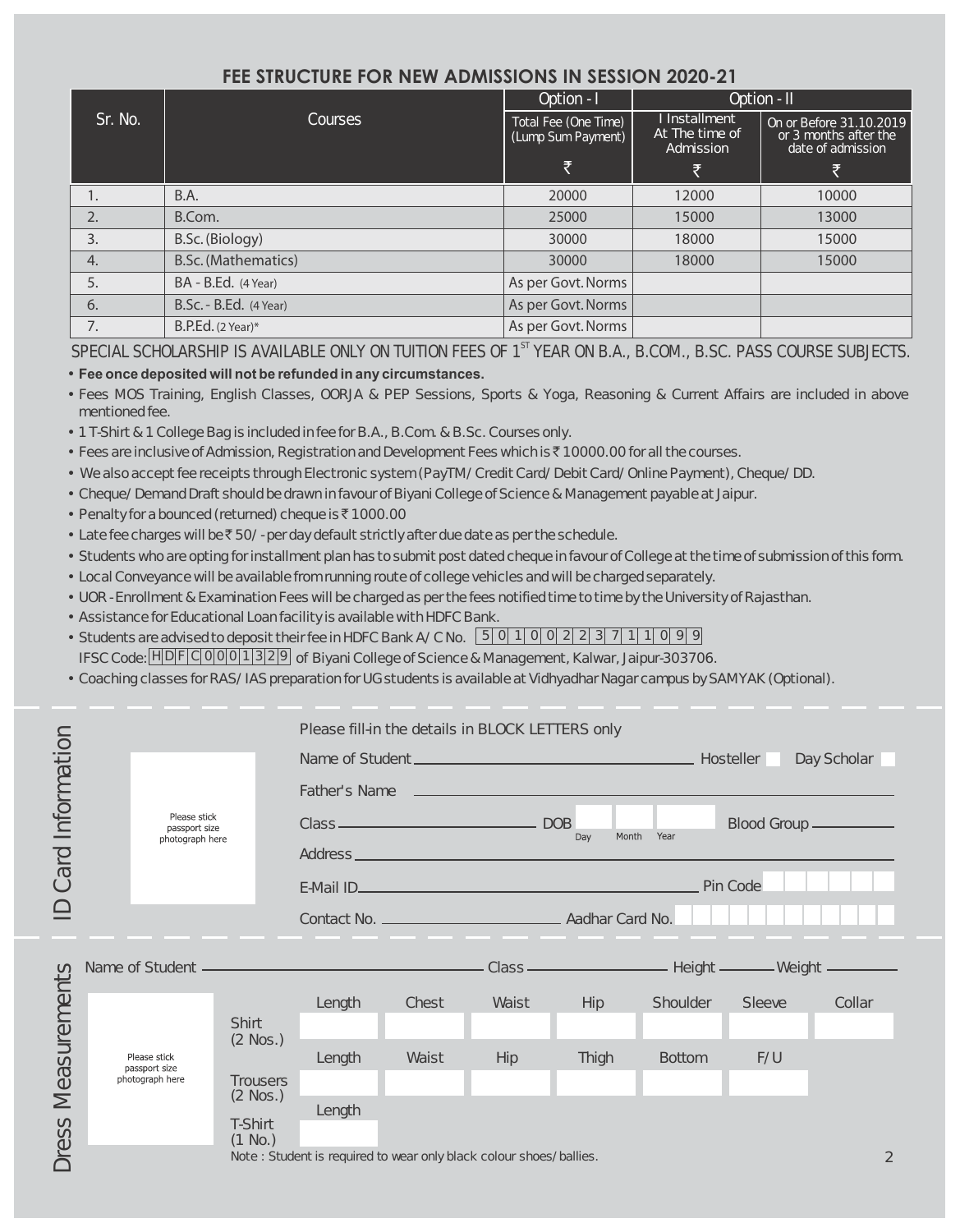

# BIYANI COLLEGE OF SCIENCE & MANAGEMENT (Co-Ed.) BIYANI INSTITUTE OF PHYSICAL EDUCATION (Co-Ed.)

**• Approved by Govt. of Rajasthan, NCTE & Affiliated to University of Rajasthan**

|                                                                               | <b>ADMISSION FORM</b>                                                                                                                                                                                   |                                                                      |
|-------------------------------------------------------------------------------|---------------------------------------------------------------------------------------------------------------------------------------------------------------------------------------------------------|----------------------------------------------------------------------|
| <b>For Office Use Only</b><br><b>Course Opted</b><br>Registration No.<br>Date | (PART-A)<br>Enrolment No.<br>Category<br>of University<br>(Gen/OBC/SC/ST/Minority)<br><b>Last Class Attended</b><br>Permitted by<br>% of marks secured                                                  | Please stick<br>recent passport size<br>colourful photograph<br>here |
|                                                                               | (Please apply only when you agree to abide by all the terms & conditions as mentioned in the College Prospectus)<br>Please fill-in the details in BLOCK LETTERS only (To be filled in by the applicant) |                                                                      |
| <b>Personal Information</b>                                                   |                                                                                                                                                                                                         |                                                                      |
| Name of Student                                                               | Surname<br>First Name                                                                                                                                                                                   | Middle Name                                                          |
| Details of Birth                                                              | Place<br>Date<br>Month<br>Year<br>Day<br>Place & State<br>Religion<br>Category                                                                                                                          | Nationality                                                          |
| <b>Current Address</b>                                                        | Gen./OBC/SC/ST/PH/Minority<br>Phone No.                                                                                                                                                                 | (Muslim/Sikh/Buddist/Christian/Parsee)                               |
| <b>Permanent Address</b>                                                      | <b>State</b><br>Postal Code                                                                                                                                                                             | With Area Code                                                       |
| E-mail Address                                                                | Phone No.<br><b>State</b><br>Postal Code<br>Mobile No.                                                                                                                                                  | With Area Code                                                       |
| <b>Family Details</b><br><b>Father's Name</b>                                 |                                                                                                                                                                                                         |                                                                      |
|                                                                               | <b>Full Name</b><br>Aadhar No.<br>Position Held/Nature of Business<br><b>Total Annual Income</b><br>Contact Phone No.                                                                                   | PAN No.<br>Mobile No.                                                |
| Mother's Name                                                                 | <b>Office Address</b><br>Aadhar No.<br><b>Full Name</b>                                                                                                                                                 | PAN No.                                                              |
|                                                                               | Position Held/Nature of Business<br><b>Total Annual Income</b><br>Contact Phone No.<br><b>Office Address</b><br>Signature of the Student                                                                | Mobile No.<br>Signature of the Parent/Guardian                       |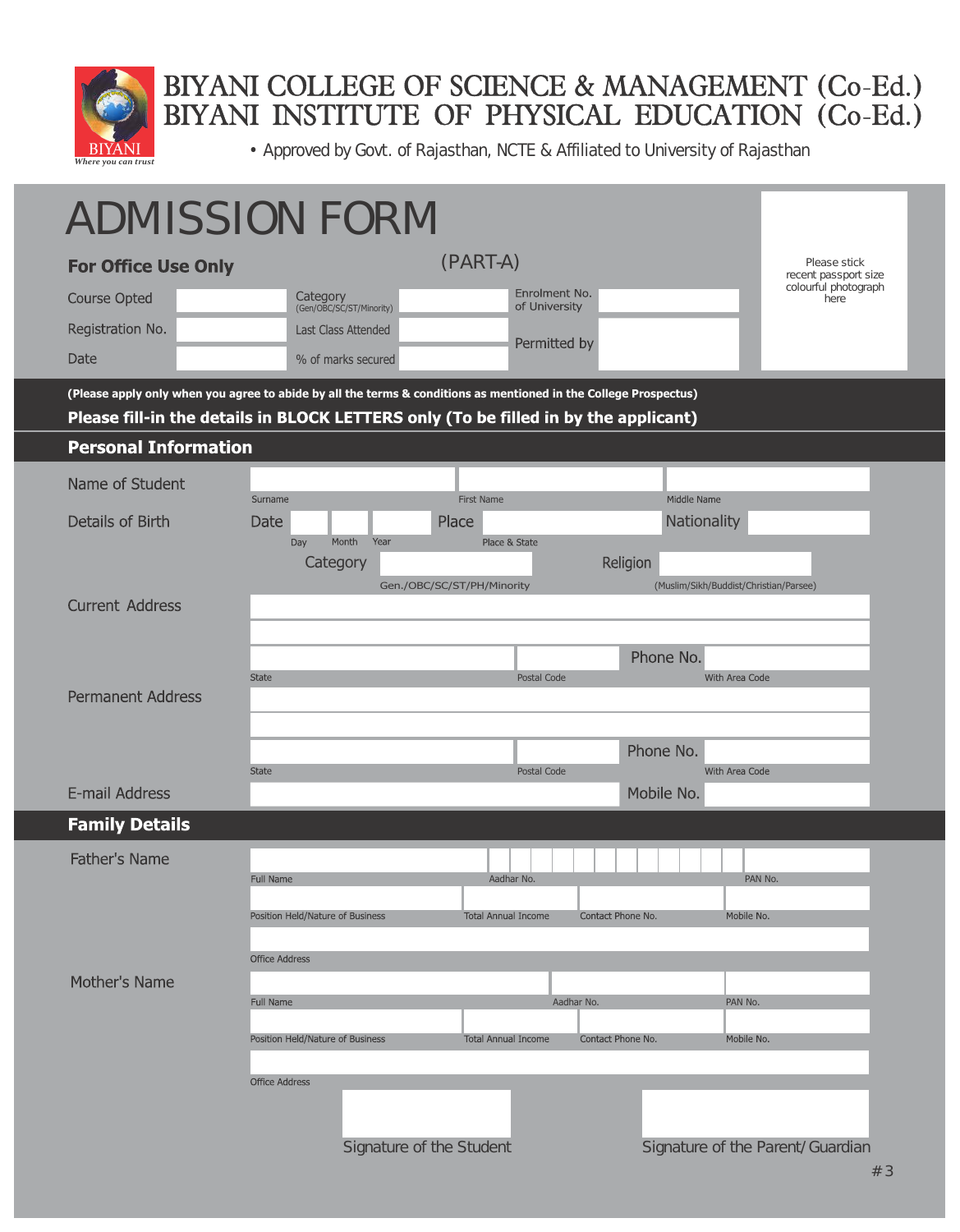| Local Guardian's Name                                                                                                                            |                              |                                          |                                                                        |  |                            |                                 |                               |                     |                        |  |
|--------------------------------------------------------------------------------------------------------------------------------------------------|------------------------------|------------------------------------------|------------------------------------------------------------------------|--|----------------------------|---------------------------------|-------------------------------|---------------------|------------------------|--|
|                                                                                                                                                  |                              | <b>Full Name</b>                         |                                                                        |  |                            |                                 | Relationship                  |                     |                        |  |
|                                                                                                                                                  |                              | Position Held/Nature of Business         |                                                                        |  | <b>Total Annual Income</b> | Contact Phone No.               |                               | Mobile No.          |                        |  |
|                                                                                                                                                  |                              | <b>Office Address</b>                    |                                                                        |  |                            |                                 |                               |                     |                        |  |
| <b>Academic Record</b>                                                                                                                           |                              |                                          |                                                                        |  |                            |                                 |                               |                     |                        |  |
| Exam                                                                                                                                             |                              | <b>Board/University</b>                  | Name of the<br><b>Institution and City</b>                             |  | Year                       | Medium of<br><b>Instruction</b> |                               | <b>Subjects</b>     | $%$ of<br><b>Marks</b> |  |
| X Standard                                                                                                                                       |                              |                                          |                                                                        |  |                            |                                 |                               |                     |                        |  |
| XII Standard                                                                                                                                     |                              |                                          |                                                                        |  |                            |                                 |                               |                     |                        |  |
| Graduation                                                                                                                                       |                              |                                          |                                                                        |  |                            |                                 |                               |                     |                        |  |
| <b>Last Qualifying Exam</b>                                                                                                                      |                              |                                          |                                                                        |  |                            |                                 |                               |                     |                        |  |
| Qualifying<br><b>Exam</b>                                                                                                                        |                              | <b>Board/University</b>                  | Name of the<br><b>Institution and City</b>                             |  | Year                       | Medium of<br><b>Instruction</b> |                               | <b>Subjects</b>     | $%$ of<br><b>Marks</b> |  |
|                                                                                                                                                  |                              |                                          |                                                                        |  |                            |                                 |                               |                     |                        |  |
| Course in which admission is sought                                                                                                              |                              |                                          |                                                                        |  |                            |                                 |                               |                     |                        |  |
|                                                                                                                                                  |                              | Class                                    |                                                                        |  |                            |                                 |                               |                     |                        |  |
|                                                                                                                                                  |                              | <b>Compulsory Subjects</b>               |                                                                        |  |                            |                                 |                               |                     |                        |  |
|                                                                                                                                                  |                              | <b>Optional Subjects</b>                 |                                                                        |  |                            |                                 |                               |                     |                        |  |
| Specify Certificate Programme opted                                                                                                              |                              |                                          |                                                                        |  |                            |                                 |                               |                     |                        |  |
| (Refer prospectus)                                                                                                                               |                              |                                          |                                                                        |  |                            |                                 |                               |                     |                        |  |
| Whether availing college conveyance                                                                                                              |                              |                                          | <b>YES</b>                                                             |  | <b>NO</b>                  |                                 | If Yes, Form No.              |                     |                        |  |
| Name and Phone No. of the family doctor                                                                                                          |                              |                                          |                                                                        |  |                            |                                 |                               |                     |                        |  |
|                                                                                                                                                  |                              |                                          | If you have failed/dropped at any stage, give the details with reasons |  |                            |                                 |                               |                     |                        |  |
| <b>Name of Examination</b>                                                                                                                       |                              | <b>Board/University</b>                  | <b>Name of the Institution</b>                                         |  |                            | Year                            | <b>City &amp; Country</b>     |                     | <b>Result/Reason</b>   |  |
|                                                                                                                                                  |                              |                                          |                                                                        |  |                            |                                 |                               |                     |                        |  |
|                                                                                                                                                  |                              |                                          |                                                                        |  |                            |                                 |                               | Checked by          | <b>Due</b>             |  |
| <b>CHECK LIST</b> (Documents to be enclosed) :<br>• Aadhar Card                                                                                  |                              |                                          |                                                                        |  |                            | Original Photocopy              |                               | Authority $(3 / x)$ | documents              |  |
|                                                                                                                                                  |                              | Mark sheet of Secondary Examination      |                                                                        |  |                            | 1                               | -1<br>$\mathbf{1}$            |                     |                        |  |
| $\bullet$                                                                                                                                        |                              | Mark sheet of the Qualifying Examination |                                                                        |  |                            | 1                               | $\overline{2}$                |                     |                        |  |
|                                                                                                                                                  |                              |                                          | Transfer Certificate from the Institution last attended                |  |                            | 1                               | -1                            |                     |                        |  |
| $\bullet$                                                                                                                                        |                              |                                          | Character Certificate from the Institution last attended               |  |                            | 1.                              | $\mathbf{1}$                  |                     |                        |  |
| $\bullet$                                                                                                                                        | <b>Migration Certificate</b> |                                          | Passport size recent colour photographs with white background          |  |                            | 1                               | 1                             |                     |                        |  |
|                                                                                                                                                  |                              |                                          |                                                                        |  |                            | 6<br>1                          | $\overline{\phantom{0}}$<br>2 |                     |                        |  |
| Certificate of SC/ST/OBC/SBC/PH/Others (if required).<br>Bonafide Certificate of SC/ST/OBC/SBC/Others for seeking weightage<br>2<br>$\mathbf{1}$ |                              |                                          |                                                                        |  |                            |                                 |                               |                     |                        |  |
|                                                                                                                                                  | PAN Card of Father & Mother  |                                          |                                                                        |  |                            |                                 | 2                             |                     |                        |  |
| $\bullet$                                                                                                                                        | Passport (Front & Back Side) |                                          |                                                                        |  |                            |                                 | 1                             |                     |                        |  |
|                                                                                                                                                  |                              |                                          |                                                                        |  | Total                      |                                 |                               |                     |                        |  |
|                                                                                                                                                  |                              |                                          |                                                                        |  |                            |                                 |                               |                     |                        |  |
|                                                                                                                                                  |                              |                                          |                                                                        |  |                            |                                 |                               |                     |                        |  |
|                                                                                                                                                  |                              |                                          |                                                                        |  |                            |                                 |                               |                     |                        |  |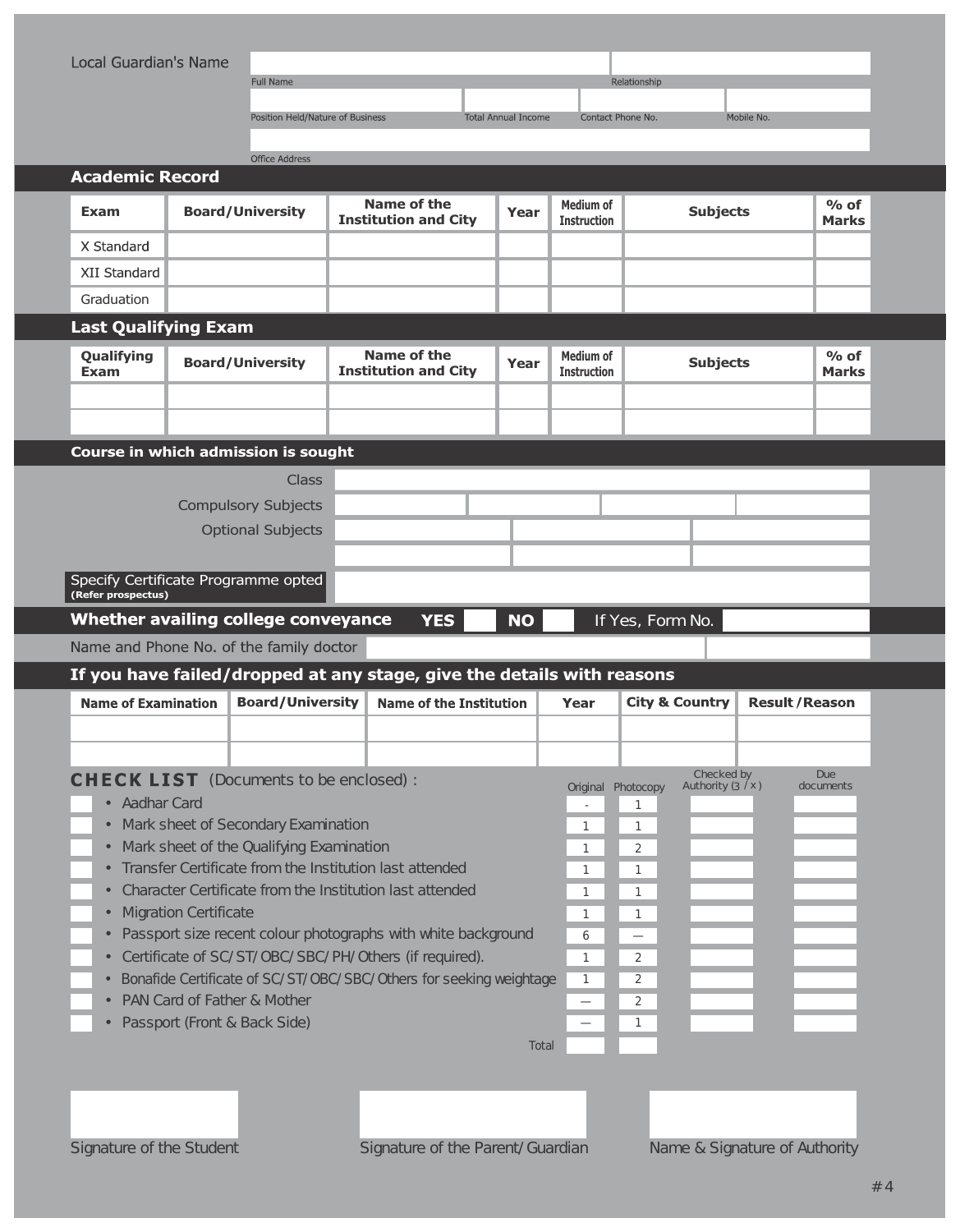## **(PART-B) Parent/Guardian's Undertaking**

father/mother/guardian of \_\_\_\_\_\_\_\_\_\_\_\_\_\_\_\_\_\_\_\_\_\_\_\_\_\_\_\_\_\_\_ hereby undertake the responsibility of good and disciplined behaviour of my ward till she remains a student of your college.

I understand that the **"Personality Enhancement Programme"** (PEP) & other programmes are essential for the enhancement of my ward's personality. She will attend all the classes regularly and strict disciplinary action can be taken against her in case of irregularity.

Further, I hold myself responsible for the payment of all her dues towards the college, if these remain unpaid by the applicant. I am responsible to pay the penalty $\bar{\tau}$  1,000.00 in case of cheque bounced. I hereby certify that the details given by my ward in this form are correct. If any one of them is found to be false, I understand that the admission of my ward will stand cancelled. The local Guardian nominated by me is as below and he/she only will be authorized to meet my ward.

| Photograph                                                                                       | Photograph                                                                                                             | Photograph              | Photograph              |
|--------------------------------------------------------------------------------------------------|------------------------------------------------------------------------------------------------------------------------|-------------------------|-------------------------|
| (Mother)                                                                                         | (Father)                                                                                                               | (Local Guardian)        | (Local Guardian)        |
| Name _______________<br>Name _______________                                                     |                                                                                                                        | Name _______________    | Name ______________     |
|                                                                                                  | <u> De Barbara de la Carlo de Santo de Barbara de la Carlo de Santo de Santo de Santo de Santo de Santo de Santo d</u> | Relationship-           | Relationship-           |
| $\left(\begin{matrix} \cdot \end{matrix}\right)$<br><u> 1990 - Jan Barnett, fransk politik (</u> | $\mathcal{C}$<br><u> 1990 - Johann Barbara, martxa a</u>                                                               | $\mathcal{L}$           | $\binom{n}{k}$          |
| Signature ____________                                                                           | Signature _____________                                                                                                | Signature _____________ | Signature _____________ |

In case of any damage to the college property, books or equipments, I shall personally compensate in terms of money. My ward shall abide by the rules and regulations established by the college and the University & she shall follow the dress code strictly.

I understand that if my ward leaves the college after joining the classes, whatsoever may be the reason, I will not claim for the refund of fees. All the fees/amount deposited with the college shall be forfeited.

I also agree to allowmy ward to participate in all types of co-curricular activities, industrial tours, excursions etc. and shall be fully responsible for her conduct.

Signature of the Student Signature of the Parent/Guardian